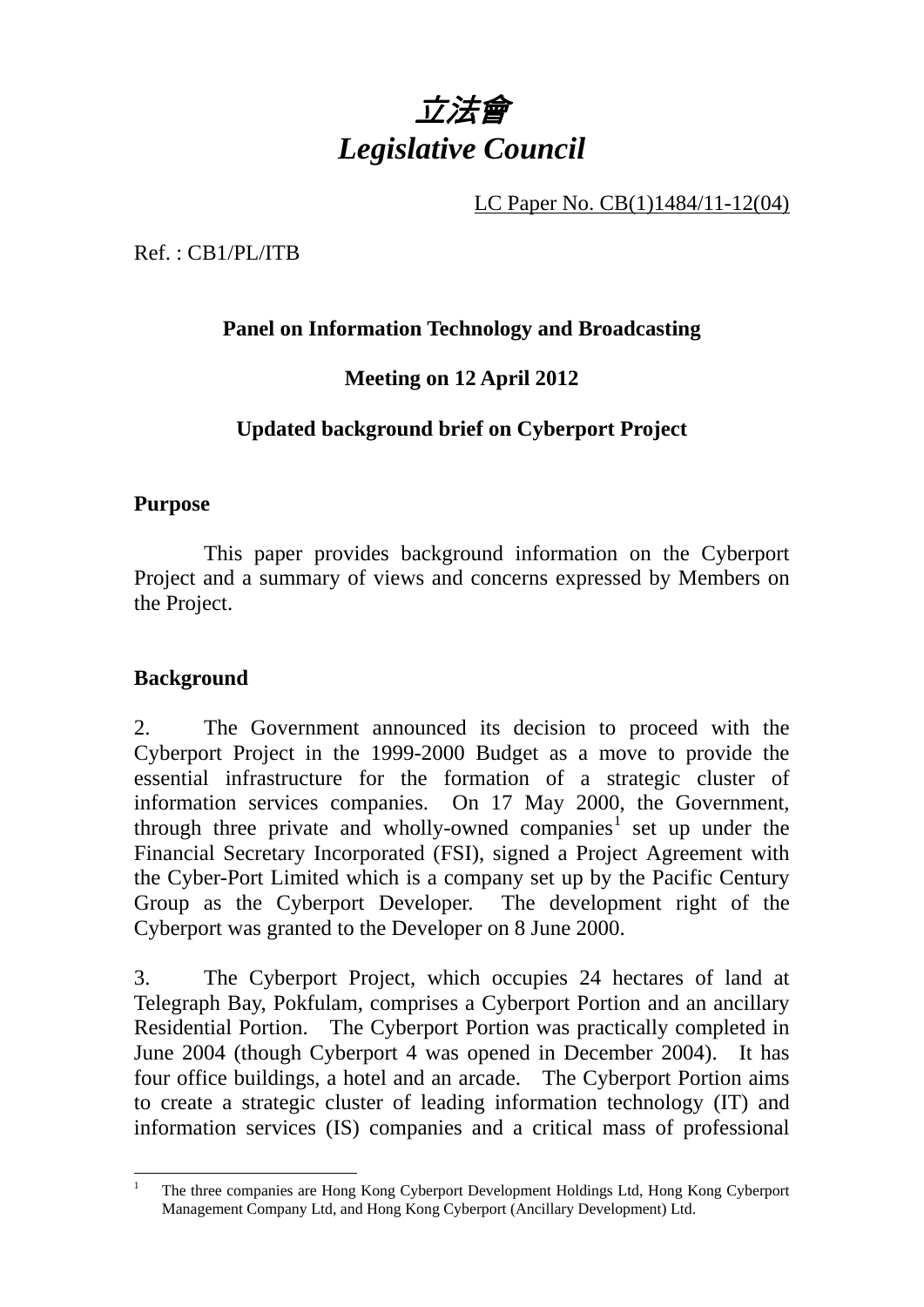IT/IS talents in Hong Kong in the shortest possible time. The Residential Portion, the revenue from which is used to drive the Cyberport Project, has been developed in phases since September 2004 and completed in November 2008.

4. According to the Cyberport Project Agreement, the surplus proceeds from the sale of the residential units will be shared according to the respective capital contributions of the Government (64.5%) and the Cyberport Developer (35.5%). As at December 2011, the Government has received a total of about \$18.76 billion in surplus proceeds. This exceeds the Government's capital contribution of \$7.93 billion to the Cyberport Project in the form of land grant for the residential development and the associated essential infrastructure development. The FSI companies will retain 100% ownership of the Cyberport Portion, and the rental income and any other income to be generated from the Cyberport Portion belong to the FSI companies.

#### **Previous discussions**

## Panel on Information Technology and Broadcasting

5. The Panel has followed closely the implementation of the Cyberport Project since September 1999 and has been very keen to ensure that the Project can meet its public missions<sup>2</sup> so as to create a strategic cluster and critical mass of leading IT companies. In this respect, Panel members have requested that the Cyberport management should, in reporting on the Cyberport Project in the future, provide quantifiable information such as the extent of achievement for each of the public missions for members' evaluation. Such information should include how far Cyberport has helped Hong Kong develop into a leading digital city in the region, and the extent to which small and medium enterprises (SMEs) in the IT industry have been nurtured and supported.

6. At the Panel meeting on 8 February 2010, some members opined that the Cyberport Project should not be regarded as a property development project with its success measured by the occupancy rate of

 $\overline{a}$ 

<sup>2</sup> The public missions of the Cyberport Project are:

<sup>(</sup>a) To create a strategic cluster of quality IT and IT related companies critical to the development of Hong Kong into a leading digital city in the region; (b) To nurture and support the development of small and medium IT enterprises as an essential constituent of such a strategic cluster; (c) To provide a state-of-the-art infrastructure conducive to the creation of such a strategic cluster and its development; (d) To develop a regional centre of excellence in IT and digital media training for creating human capital through collaboration and partnership with the industry, academia, and research institutes and professional bodies; (e) To spearhead the development of the digital media industry through the provision of hardware, software and technical support in the Digital Media Centre; and (f) To promote the development of services and applications for wireless and mobile communications leveraging on Cyberport's excellent infrastructure and synergy.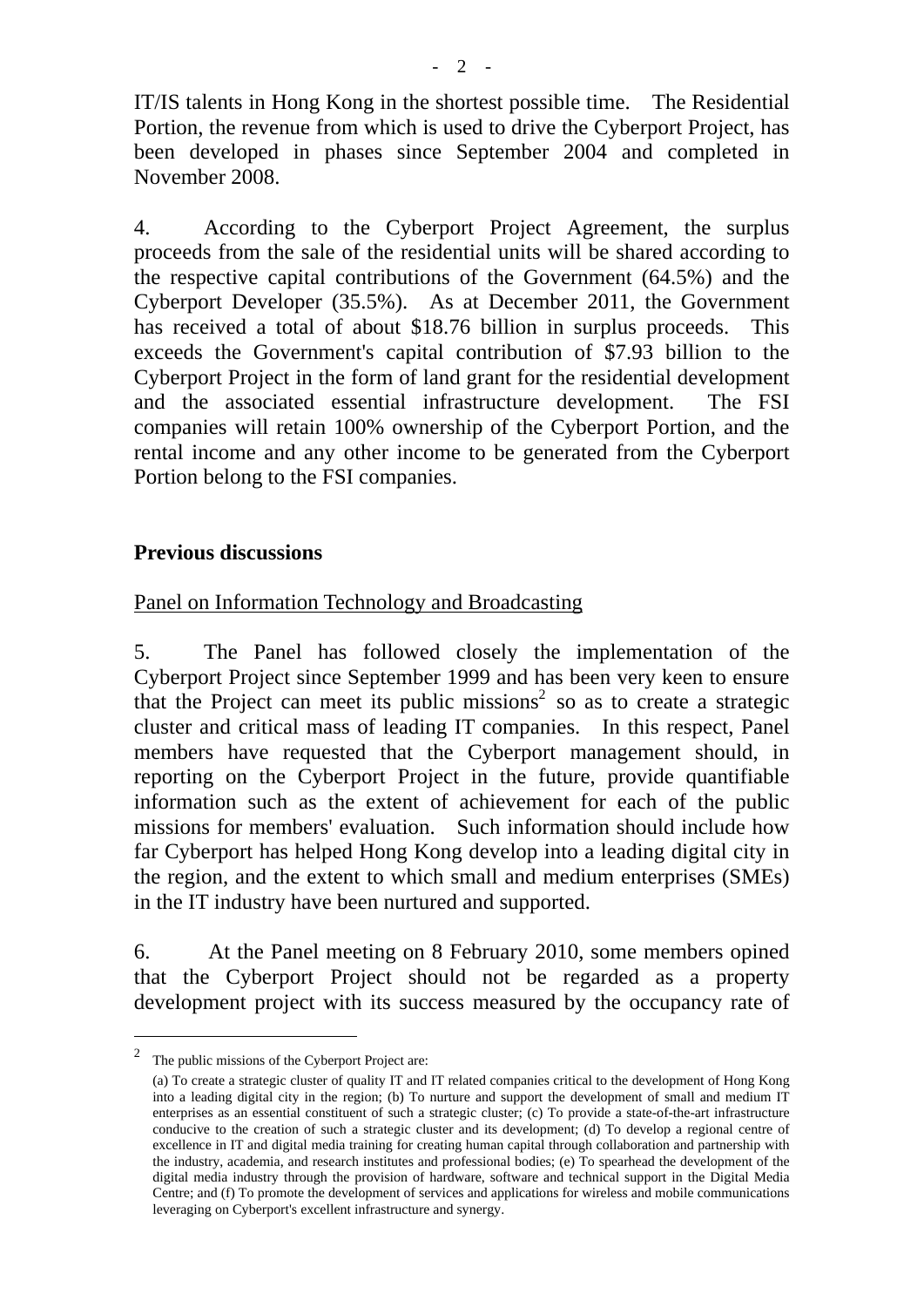the office premises and the Cyberport Arcade, and the amount of rental return and profits recovered from property sales. They hoped that the Cyberport Project could take the lead in creating a strategic information and communications technologies cluster and in spearheading the development of innovative and creative industries in Hong Kong to align with the development of the six major industries (namely educational services, medical services, testing and certification, innovation and technology, cultural and creative industries, and environmental industry) that were crucial to the development of the economy as announced by the Chief Executive in the 2009-2010 Policy Address.

7. Panel members also urged the Administration to support and nurture the development of SMEs in the IT and IT related disciplines as well as the digital media industry, attract overseas innovative talents and professionals to Hong Kong, and create a strategic cluster of quality IT and IT related companies in Hong Kong that were critical to the development of Hong Kong into a leading digital city in the region.

8. As regards the low patronage of the Cyberport Arcade and its events, Panel members called on the Administration and the Cyberport management to give more thoughts on how best to utilize the vacant premises to develop the Cyberport into a digital entertainment centre and a cinema hub. The Administration advised that the Cyberport management would, in consultation with its Board of Directors, constantly review the future direction for the use of the Arcade and examine feasible opportunities to develop and diversify its uses.

9. At the Panel meeting on 14 March 2011, the Administration briefed members on the progress of the Cyberport Project. Some members opined that the Hong Kong Cyberport Management Company Limited should help improve the image of Cyberport by achieving its public missions of creating a strategic technological cluster and spearheading the development of information and communication technology (ICT) industry in Hong Kong. Efforts should also be made in attracting large international companies to set up their offices at Cyberport. The Hong Kong Cyberport Management Company Limited advised that in pursuit of its public missions, Cyberport was committed to facilitating the development of the local economy as a whole through a three-pronged strategy, i.e. nurturing ICT industry start-ups and entrepreneurs to foster local talent, driving collaboration to pool resources and create business opportunities, and narrowing digital divide through strategic initiatives and partnerships. In support of the above strategy, Cyberport had announced its plans to invest HK\$100 million in Hong Kong's ICT industry over the next three years.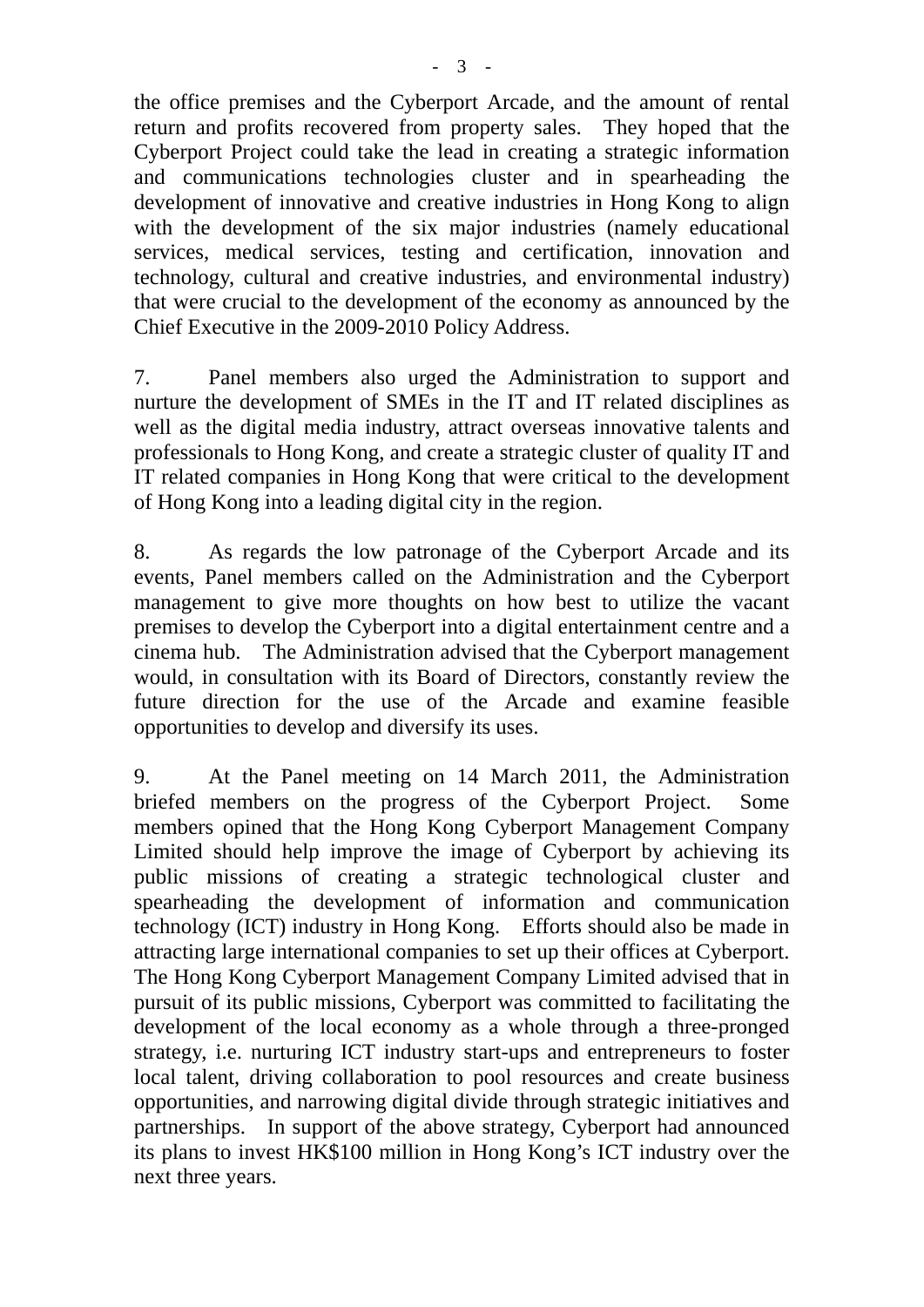10. Some members considered that the cultivation of SMEs in the digital media industry at Cyberport in fulfilment of its public mission was much more important than generating rental income from its offices and arcade and making profits from property sales. Achievements of the Project should be made in nurturing quality ICT SMEs and creating jobs. In this connection, the Panel noted that the IncuTrain Centre had so far admitted a total of 122 companies as incubatees with 57 of them and 600 employees currently in incubation.

11. Some members considered the \$500,000 Cyberport Creative Micro Fund grossly insufficient given that only five applicants were selected and each of them was awarded a mere sum of \$100,000 in support of their innovative projects, while Hong Kong's neighbouring countries had invested substantially in the development of their ICT industry. The Administration advised that Cyberport had plans to enhance the pilot scheme to support 20 projects each year from 2011 to 2013. For start-up companies, \$100,000 should provide vital resources enough for transforming their concepts into prototypes.

#### Finance Committee

12. At the special meetings of the Finance Committee on 7 March 2012, some members raised questions on collaboration of the ICT industries of Hong Kong and the Mainland to complement the National  $12<sup>th</sup>$  Five-Year Plan. In reply, the Administration advised that it encouraged Hong Kong experts and industry members to collaborate with the Mainland and join standardization organizations in the Mainland to contribute to the development of cloud computing standards. Representatives from the Cyberport and Hong Kong Applied Science and Technology Research Institute joined the Technical Committee on Information Technology of Standardization of Guangdong Province in July 2011. Cyberport would also join the Guangdong Cloud Computing Industry Alliance. In March 2012, the Office of Government Chief Information Officer and Cyberport would organize a Cloud Computing Symposium in Cyberport in collaboration with the Ministry of Industry and Information Technology.

#### **Latest position**

13. The Administration and the Cyberport management will report to the Panel at its meeting on 12 April 2012 the progress of the Cyberport Project.